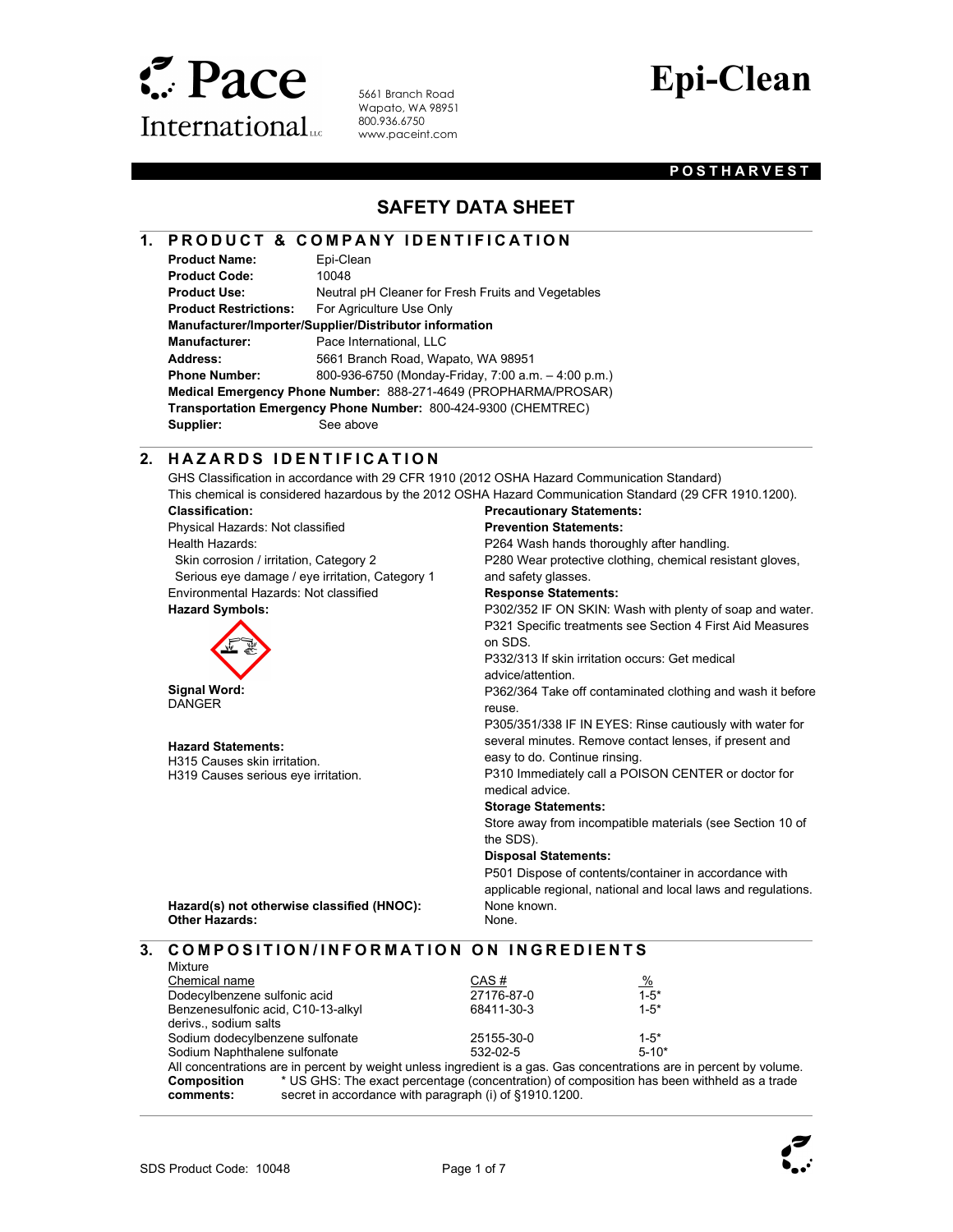**Pace** International... **Epi-Clean** 

 $\overline{5}$ .

 $\overline{a}$ 

l

#### 4. FIRST AID MEASURES

|                              | <b>General Advice:</b>                               |                   | Have the product container, label or Safety Data Sheet with you when calling a poison control<br>center, physician, or going for treatment. You may also contact PROPHARMA (PROSAR) 1-<br>888-271-4649 for emergency medical treatment information.        |
|------------------------------|------------------------------------------------------|-------------------|------------------------------------------------------------------------------------------------------------------------------------------------------------------------------------------------------------------------------------------------------------|
|                              | Skin contact:                                        |                   | IF ON SKIN: Wash skin with plenty of soap and water/shower. If skin irritation occurs: Get<br>medical advice/attention. Take off immediately all contaminated clothing. Wash before reuse.                                                                 |
|                              | Eye contact:                                         |                   | IF IN EYES: Hold eye open and rinse cautiously with water for 15 – 20 minutes. Remove<br>contact lenses, if present, after the first 5 minutes if easy to do, then continue rinsing eye.<br>Immediately call a POISON CENTER or doctor for medical advice. |
|                              | Inhalation:                                          |                   | If symptoms develop move victim to fresh air. If symptoms persist, obtain medical attention.                                                                                                                                                               |
|                              | Ingestion:                                           |                   | Rinse mouth. Do not induce vomiting. If vomiting occurs naturally, have victim lean forward to<br>reduce risk of aspiration. Never give anything by mouth if victim is unconscious or is<br>convulsing. Obtain medical attention.                          |
|                              | Inhalation:                                          |                   | If symptoms develop move victim to fresh air. If symptoms persist, obtain medical attention.                                                                                                                                                               |
| <b>Most important</b>        |                                                      |                   | Severe eye irritation. Symptoms may include stinging, tearing, redness, swelling, and blurred                                                                                                                                                              |
|                              | Symptoms /                                           |                   | vision. Permanent eye damage including blindness could result. Skin irritation. May cause                                                                                                                                                                  |
|                              | effects, acute                                       | redness and pain. |                                                                                                                                                                                                                                                            |
|                              | and<br>delayed                                       |                   |                                                                                                                                                                                                                                                            |
|                              |                                                      |                   |                                                                                                                                                                                                                                                            |
|                              | Indication of                                        |                   | Provide general supportive measures and treat symptomatically. Symptoms may be delayed.                                                                                                                                                                    |
|                              | any immediate                                        |                   |                                                                                                                                                                                                                                                            |
|                              | medical                                              |                   |                                                                                                                                                                                                                                                            |
|                              | attention and                                        |                   |                                                                                                                                                                                                                                                            |
|                              | special                                              |                   |                                                                                                                                                                                                                                                            |
|                              | treatment                                            |                   |                                                                                                                                                                                                                                                            |
|                              | needed:                                              |                   |                                                                                                                                                                                                                                                            |
| 5.<br>FIRE FIGHTING MEASURES |                                                      |                   |                                                                                                                                                                                                                                                            |
|                              | <b>Suitable Extinguishing Media:</b>                 |                   | Water fog. Foam. Dry chemical powder. Carbon dioxide.                                                                                                                                                                                                      |
|                              | <b>Unsuitable Extinguishing Media:</b>               |                   | Do not use water jet as an extinguisher, as this will spread the fire.                                                                                                                                                                                     |
|                              | <b>Special Hazards Arising from</b><br>the Chemical: |                   | During fire, gases hazardous to health may be formed.                                                                                                                                                                                                      |
|                              |                                                      |                   |                                                                                                                                                                                                                                                            |
|                              | Special protective equipment                         |                   | Firefighters must wear full protective clothing including self-contained                                                                                                                                                                                   |
|                              | and precautions for firefighters:                    |                   | breathing apparatus.                                                                                                                                                                                                                                       |
|                              | Firefighting                                         |                   | Move containers from fire area if you can do so without risk.                                                                                                                                                                                              |
|                              | equipment/instructions:                              |                   |                                                                                                                                                                                                                                                            |
|                              | <b>Specific methods:</b>                             |                   | Use standard firefighting procedures and consider the hazards of other<br>involved materials.                                                                                                                                                              |

#### 6. ACCIDENTAL RELEASE MEASURES

| <b>Personal Precautions.</b><br><b>Protective Equipment and</b><br><b>Emergency procedures:</b> | Keep unnecessary personnel away. Keep people away from and upwind of<br>spill/leak. Wear appropriate protective equipment and clothing during clean-up. Do<br>not touch damaged containers or spilled material unless wearing appropriate<br>protective clothing. Ensure adequate ventilation. Local authorities should be<br>advised if significant spillages cannot be contained. For personal protection, (see<br>section 8 of the SDS). |
|-------------------------------------------------------------------------------------------------|---------------------------------------------------------------------------------------------------------------------------------------------------------------------------------------------------------------------------------------------------------------------------------------------------------------------------------------------------------------------------------------------------------------------------------------------|
| <b>Methods and Materials for</b><br><b>Containment and Clean-Up:</b>                            | Large Spills: Stop the flow of material, if this is without risk. Dike the spilled<br>material, where this is possible. Absorb in vermiculite, dry sand or earth and place<br>into containers. Following product recovery, flush area with water.                                                                                                                                                                                           |
|                                                                                                 | Small Spills: Wipe up with absorbent material (e.g. cloth, fleece). Clean surface<br>thoroughly to remove residual contamination.                                                                                                                                                                                                                                                                                                           |
| <b>Environmental Precautions:</b>                                                               | Never return spills to original containers for re-use. For waste disposal, see section<br>13 of the SDS.<br>Avoid discharge into drains, water courses or onto the ground. Do not discharge<br>into lakes, streams, ponds or public waters.                                                                                                                                                                                                 |
|                                                                                                 |                                                                                                                                                                                                                                                                                                                                                                                                                                             |

May include and are not limited to: Oxides of carbon and oxides of sulfur.

Hazardous combustion

products:

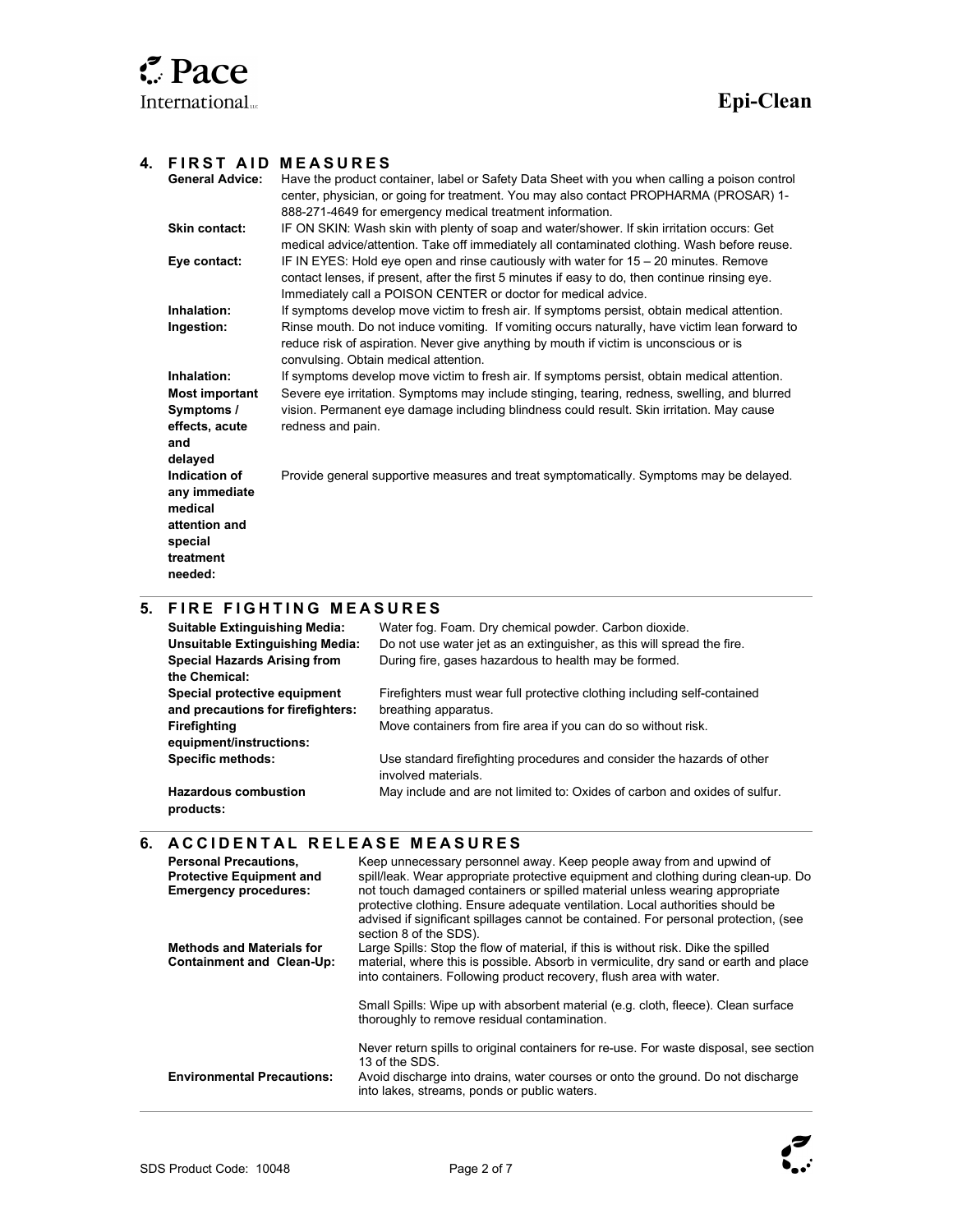|    | 7. HANDLING & STORAGE<br><b>Precautions for Safe</b><br>Handling:          | Use good industrial hygiene practices in handling this material. Do not get in<br>eyes, on skin or on clothing. Wear appropriate personal protective equipment<br>(see Section 8). Avoid breathing vapors or mists of this product. Avoid prolonged<br>exposure. Use only with adequate ventilation. Wash thoroughly after handling.<br>Do not eat, drink or smoke when using this product. |
|----|----------------------------------------------------------------------------|---------------------------------------------------------------------------------------------------------------------------------------------------------------------------------------------------------------------------------------------------------------------------------------------------------------------------------------------------------------------------------------------|
|    | <b>Conditions for Safe Storage,</b><br>including any<br>Incompatibilities: | Store in a cool, dry, well ventilated area away from direct sunlight. Keep<br>container tightly closed and upright when not in use. Store away from<br>incompatible materials (see Section 10 of the SDS). Keep out of reach of<br>children and livestock                                                                                                                                   |
| 8. | Appropriate engineering                                                    | EXPOSURE CONTROLS/PERSONAL PROTECTION<br><b>Occupational Exposure Limits:</b> No exposure limits noted for ingredients.<br><b>Biological Limit Values:</b> No biological exposure limits noted for the ingredients.<br>Good general ventilation (typically 10 air changes per hour) should be used.                                                                                         |

| Appropriate engineering<br>controls: | Good general ventilation (typically 10 air changes per hour) should be used.<br>Ventilation rates should be matched to conditions. If applicable, use process<br>enclosures, local exhaust ventilation, or other engineering controls to maintain<br>airborne levels below recommended exposure limits. If exposure limits have<br>not been established, maintain airborne levels to an acceptable level. |
|--------------------------------------|-----------------------------------------------------------------------------------------------------------------------------------------------------------------------------------------------------------------------------------------------------------------------------------------------------------------------------------------------------------------------------------------------------------|
|                                      | Individual protection measures, such as personal protective equipment                                                                                                                                                                                                                                                                                                                                     |
| Eye/face protection:                 | Wear safety glasses with side shields (or goggles). Eye wash station and<br>washing facilities should be available.                                                                                                                                                                                                                                                                                       |
| <b>Skin protection</b>               |                                                                                                                                                                                                                                                                                                                                                                                                           |
| Hand protection:                     | Wear nitrile, neoprene, vinyl (PVC), or rubber gloves.                                                                                                                                                                                                                                                                                                                                                    |
| Other:                               | Wear protective clothing (long sleeved shirt, pants, and shoes).                                                                                                                                                                                                                                                                                                                                          |
| <b>Respiratory</b>                   | Where exposure guideline levels may be exceeded, use an approved NIOSH                                                                                                                                                                                                                                                                                                                                    |
| protection:                          | respirator. Respirator should be selected by and used under the direction of a<br>trained health and safety professional following requirements found in OSHA's<br>respirator standard (29 CFR 1910.134)                                                                                                                                                                                                  |
| Thermal hazards:                     | Not applicable.                                                                                                                                                                                                                                                                                                                                                                                           |
| <b>General hygiene</b>               | Handle in accordance with good industrial hygiene and safety practice. Wash                                                                                                                                                                                                                                                                                                                               |
| considerations:                      | thoroughly after handling. Do not eat, drink or smoke when using this product.                                                                                                                                                                                                                                                                                                                            |

#### 9. PHYSICAL & CHEMICAL PROPERTIES

| <b>Physical state:</b>                      | Liquid         | Upper/Lower flammability or<br>exposure limits:    | Not available     |
|---------------------------------------------|----------------|----------------------------------------------------|-------------------|
| Appearance / Color:                         | Light amber    | Vapor pressure:                                    | Not available     |
| Odor:                                       | Not available  | Vapor density: (air =1)                            | Not available     |
| Odor threshold:                             | Not available  | Specific Gravity: $(H2O = 1)$                      | 1.02              |
| pH:                                         |                | Solubility:                                        | Miscible in water |
| <b>Melting/Freezing point:</b>              | Not available  | <b>Partition coefficient</b><br>(n-octanol-water): | Not available     |
| Initial boiling point and<br>boiling range: | Not available  | Auto-ignition temperature:                         | Not available     |
| Flash point:                                | Not flammable  | Decomposition temperature:                         | Not available     |
| <b>Evaporation rate:</b>                    | Not available  | Viscosity:                                         | Not available     |
| Flammability (solid, gas):                  | Not applicable | <b>Explosive Properties:</b>                       | Not explosive     |
|                                             |                | <b>Oxidizing Properties:</b>                       | Not oxidizina     |

| <b>10. STABILITY &amp; REACTIVITY</b>      |                                                                                                 |
|--------------------------------------------|-------------------------------------------------------------------------------------------------|
| <b>Reactivity hazards:</b>                 | This product may react with strong oxidizing agents.                                            |
| <b>Possibility of Hazardous Reactions:</b> | No dangerous reaction known under conditions of normal use.                                     |
| <b>Chemical stability:</b>                 | Material is stable under normal conditions.                                                     |
| <b>Conditions to avoid:</b>                | Avoid heat, sparks, open flames and other ignition sources. Do not mix<br>with other chemicals. |
| Incompatible materials:                    | Strong oxidizing agents.                                                                        |
| <b>Hazardous decomposition products:</b>   | May include and are not limited to: Oxides of carbon and oxides of sulfur.                      |

 $\overline{a}$ 

 $\overline{a}$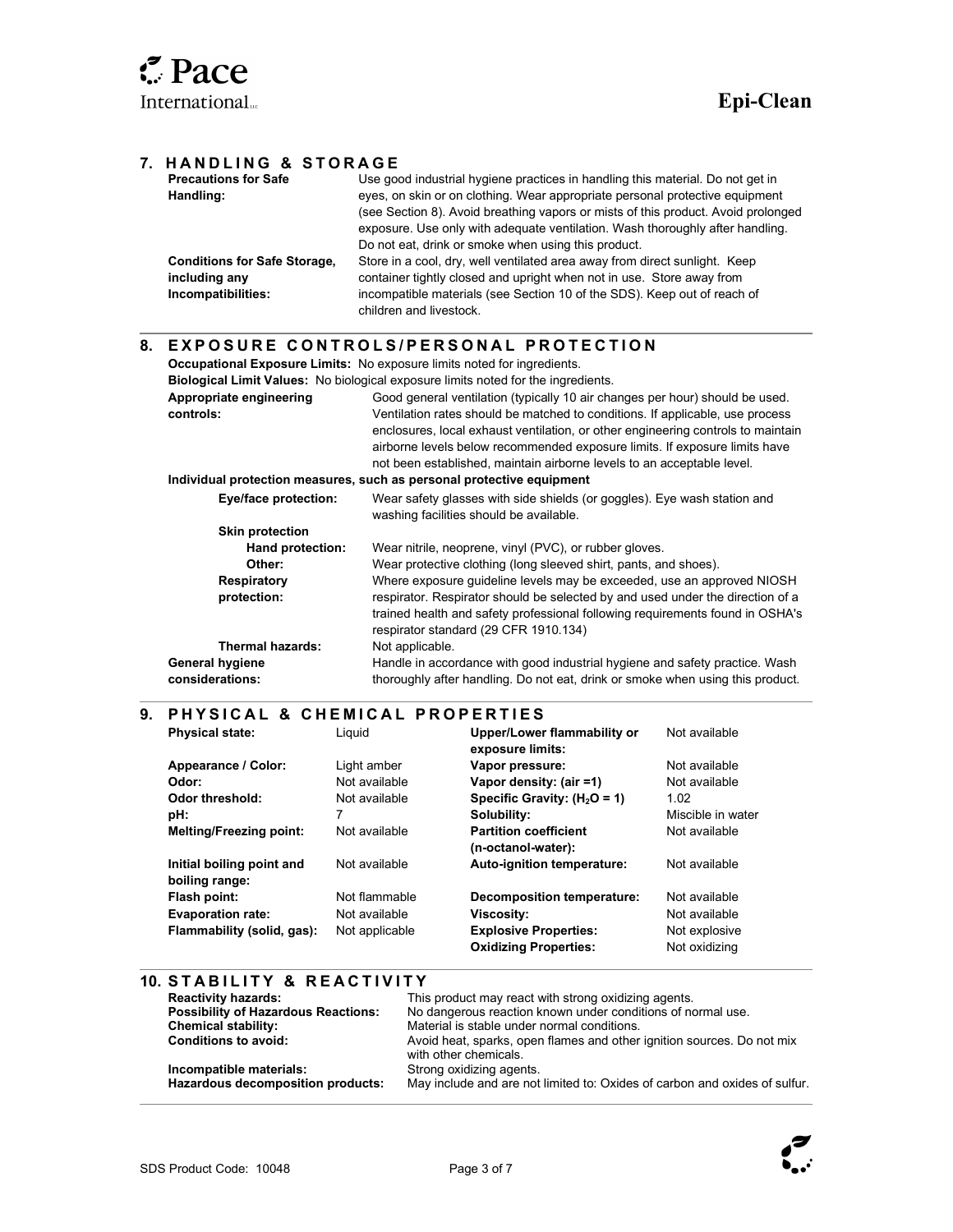

| Eye, Skin contact, Inhalation, Ingestion.<br>Routes of exposure<br>Information on likely routes of exposure<br>Ingestion<br>May cause stomach distress, nausea or vomiting.<br><b>Inhalation</b><br>No adverse effects due to inhalation are expected.<br><b>Skin contact</b><br>Causes skin irritation.<br>Eye contact<br>Causes serious eye irritation.<br>Symptoms related to the<br>Severe eye irritation. Symptoms may include stinging, tearing, redness, swelling, and<br>physical, chemical and<br>blurred vision. Permanent eye damage including blindness could result. Skin irritation.<br>toxicological<br>May cause redness and pain.<br>characteristics<br>Information on toxicological effects<br><b>Acute toxicity</b><br><b>Test Results</b><br><b>Components</b><br><b>Species</b><br>Benzenesulfonic acid, C10-13-alkyl derivs., sodium salts (CAS#68411-30-3)<br>Acute<br>Dermal<br>LD <sub>50</sub><br>Rat<br>>2000 mg/kg, 24 Hours, ECHA<br>Not available<br>Inhalation<br>LC50<br>Oral<br>Rat<br>LD50<br>1900 mg/kg, ECHA<br><b>Test Results</b><br><b>Components</b><br>Species<br>Dodecylbenzene sulfonic acid (CAS# 27176-87-0)<br>Acute<br>Dermal<br>LD <sub>50</sub><br>Not available<br>Inhalation<br>LC50<br>Rat<br>>2000 mg/kg, ECHA<br>Oral<br>LD <sub>50</sub><br>Rat<br>650 mg/kg, ECHA<br><b>Species</b><br><b>Test Results</b><br><b>Components</b><br>Sodium dodecylbenzene sulfonate (CAS# 25155-30-0)<br>Acute<br>Dermal<br>Rat<br>LD50<br>>2000 mg/kg, ECHA<br>Inhalation<br>Not available<br>LC50<br>Oral<br>LD50<br>Rat<br>650 mg/kg, ECHA |  |
|--------------------------------------------------------------------------------------------------------------------------------------------------------------------------------------------------------------------------------------------------------------------------------------------------------------------------------------------------------------------------------------------------------------------------------------------------------------------------------------------------------------------------------------------------------------------------------------------------------------------------------------------------------------------------------------------------------------------------------------------------------------------------------------------------------------------------------------------------------------------------------------------------------------------------------------------------------------------------------------------------------------------------------------------------------------------------------------------------------------------------------------------------------------------------------------------------------------------------------------------------------------------------------------------------------------------------------------------------------------------------------------------------------------------------------------------------------------------------------------------------------------------------------------------------------------------------------------|--|
|                                                                                                                                                                                                                                                                                                                                                                                                                                                                                                                                                                                                                                                                                                                                                                                                                                                                                                                                                                                                                                                                                                                                                                                                                                                                                                                                                                                                                                                                                                                                                                                      |  |
|                                                                                                                                                                                                                                                                                                                                                                                                                                                                                                                                                                                                                                                                                                                                                                                                                                                                                                                                                                                                                                                                                                                                                                                                                                                                                                                                                                                                                                                                                                                                                                                      |  |
|                                                                                                                                                                                                                                                                                                                                                                                                                                                                                                                                                                                                                                                                                                                                                                                                                                                                                                                                                                                                                                                                                                                                                                                                                                                                                                                                                                                                                                                                                                                                                                                      |  |
|                                                                                                                                                                                                                                                                                                                                                                                                                                                                                                                                                                                                                                                                                                                                                                                                                                                                                                                                                                                                                                                                                                                                                                                                                                                                                                                                                                                                                                                                                                                                                                                      |  |
|                                                                                                                                                                                                                                                                                                                                                                                                                                                                                                                                                                                                                                                                                                                                                                                                                                                                                                                                                                                                                                                                                                                                                                                                                                                                                                                                                                                                                                                                                                                                                                                      |  |
|                                                                                                                                                                                                                                                                                                                                                                                                                                                                                                                                                                                                                                                                                                                                                                                                                                                                                                                                                                                                                                                                                                                                                                                                                                                                                                                                                                                                                                                                                                                                                                                      |  |
|                                                                                                                                                                                                                                                                                                                                                                                                                                                                                                                                                                                                                                                                                                                                                                                                                                                                                                                                                                                                                                                                                                                                                                                                                                                                                                                                                                                                                                                                                                                                                                                      |  |
|                                                                                                                                                                                                                                                                                                                                                                                                                                                                                                                                                                                                                                                                                                                                                                                                                                                                                                                                                                                                                                                                                                                                                                                                                                                                                                                                                                                                                                                                                                                                                                                      |  |
|                                                                                                                                                                                                                                                                                                                                                                                                                                                                                                                                                                                                                                                                                                                                                                                                                                                                                                                                                                                                                                                                                                                                                                                                                                                                                                                                                                                                                                                                                                                                                                                      |  |
|                                                                                                                                                                                                                                                                                                                                                                                                                                                                                                                                                                                                                                                                                                                                                                                                                                                                                                                                                                                                                                                                                                                                                                                                                                                                                                                                                                                                                                                                                                                                                                                      |  |
|                                                                                                                                                                                                                                                                                                                                                                                                                                                                                                                                                                                                                                                                                                                                                                                                                                                                                                                                                                                                                                                                                                                                                                                                                                                                                                                                                                                                                                                                                                                                                                                      |  |
|                                                                                                                                                                                                                                                                                                                                                                                                                                                                                                                                                                                                                                                                                                                                                                                                                                                                                                                                                                                                                                                                                                                                                                                                                                                                                                                                                                                                                                                                                                                                                                                      |  |
|                                                                                                                                                                                                                                                                                                                                                                                                                                                                                                                                                                                                                                                                                                                                                                                                                                                                                                                                                                                                                                                                                                                                                                                                                                                                                                                                                                                                                                                                                                                                                                                      |  |
|                                                                                                                                                                                                                                                                                                                                                                                                                                                                                                                                                                                                                                                                                                                                                                                                                                                                                                                                                                                                                                                                                                                                                                                                                                                                                                                                                                                                                                                                                                                                                                                      |  |
|                                                                                                                                                                                                                                                                                                                                                                                                                                                                                                                                                                                                                                                                                                                                                                                                                                                                                                                                                                                                                                                                                                                                                                                                                                                                                                                                                                                                                                                                                                                                                                                      |  |
|                                                                                                                                                                                                                                                                                                                                                                                                                                                                                                                                                                                                                                                                                                                                                                                                                                                                                                                                                                                                                                                                                                                                                                                                                                                                                                                                                                                                                                                                                                                                                                                      |  |
|                                                                                                                                                                                                                                                                                                                                                                                                                                                                                                                                                                                                                                                                                                                                                                                                                                                                                                                                                                                                                                                                                                                                                                                                                                                                                                                                                                                                                                                                                                                                                                                      |  |
|                                                                                                                                                                                                                                                                                                                                                                                                                                                                                                                                                                                                                                                                                                                                                                                                                                                                                                                                                                                                                                                                                                                                                                                                                                                                                                                                                                                                                                                                                                                                                                                      |  |
|                                                                                                                                                                                                                                                                                                                                                                                                                                                                                                                                                                                                                                                                                                                                                                                                                                                                                                                                                                                                                                                                                                                                                                                                                                                                                                                                                                                                                                                                                                                                                                                      |  |
|                                                                                                                                                                                                                                                                                                                                                                                                                                                                                                                                                                                                                                                                                                                                                                                                                                                                                                                                                                                                                                                                                                                                                                                                                                                                                                                                                                                                                                                                                                                                                                                      |  |
|                                                                                                                                                                                                                                                                                                                                                                                                                                                                                                                                                                                                                                                                                                                                                                                                                                                                                                                                                                                                                                                                                                                                                                                                                                                                                                                                                                                                                                                                                                                                                                                      |  |
|                                                                                                                                                                                                                                                                                                                                                                                                                                                                                                                                                                                                                                                                                                                                                                                                                                                                                                                                                                                                                                                                                                                                                                                                                                                                                                                                                                                                                                                                                                                                                                                      |  |
|                                                                                                                                                                                                                                                                                                                                                                                                                                                                                                                                                                                                                                                                                                                                                                                                                                                                                                                                                                                                                                                                                                                                                                                                                                                                                                                                                                                                                                                                                                                                                                                      |  |
|                                                                                                                                                                                                                                                                                                                                                                                                                                                                                                                                                                                                                                                                                                                                                                                                                                                                                                                                                                                                                                                                                                                                                                                                                                                                                                                                                                                                                                                                                                                                                                                      |  |
|                                                                                                                                                                                                                                                                                                                                                                                                                                                                                                                                                                                                                                                                                                                                                                                                                                                                                                                                                                                                                                                                                                                                                                                                                                                                                                                                                                                                                                                                                                                                                                                      |  |
|                                                                                                                                                                                                                                                                                                                                                                                                                                                                                                                                                                                                                                                                                                                                                                                                                                                                                                                                                                                                                                                                                                                                                                                                                                                                                                                                                                                                                                                                                                                                                                                      |  |
|                                                                                                                                                                                                                                                                                                                                                                                                                                                                                                                                                                                                                                                                                                                                                                                                                                                                                                                                                                                                                                                                                                                                                                                                                                                                                                                                                                                                                                                                                                                                                                                      |  |
|                                                                                                                                                                                                                                                                                                                                                                                                                                                                                                                                                                                                                                                                                                                                                                                                                                                                                                                                                                                                                                                                                                                                                                                                                                                                                                                                                                                                                                                                                                                                                                                      |  |
|                                                                                                                                                                                                                                                                                                                                                                                                                                                                                                                                                                                                                                                                                                                                                                                                                                                                                                                                                                                                                                                                                                                                                                                                                                                                                                                                                                                                                                                                                                                                                                                      |  |
|                                                                                                                                                                                                                                                                                                                                                                                                                                                                                                                                                                                                                                                                                                                                                                                                                                                                                                                                                                                                                                                                                                                                                                                                                                                                                                                                                                                                                                                                                                                                                                                      |  |
|                                                                                                                                                                                                                                                                                                                                                                                                                                                                                                                                                                                                                                                                                                                                                                                                                                                                                                                                                                                                                                                                                                                                                                                                                                                                                                                                                                                                                                                                                                                                                                                      |  |
|                                                                                                                                                                                                                                                                                                                                                                                                                                                                                                                                                                                                                                                                                                                                                                                                                                                                                                                                                                                                                                                                                                                                                                                                                                                                                                                                                                                                                                                                                                                                                                                      |  |
|                                                                                                                                                                                                                                                                                                                                                                                                                                                                                                                                                                                                                                                                                                                                                                                                                                                                                                                                                                                                                                                                                                                                                                                                                                                                                                                                                                                                                                                                                                                                                                                      |  |
|                                                                                                                                                                                                                                                                                                                                                                                                                                                                                                                                                                                                                                                                                                                                                                                                                                                                                                                                                                                                                                                                                                                                                                                                                                                                                                                                                                                                                                                                                                                                                                                      |  |
| <b>Test Results</b><br><b>Components</b>                                                                                                                                                                                                                                                                                                                                                                                                                                                                                                                                                                                                                                                                                                                                                                                                                                                                                                                                                                                                                                                                                                                                                                                                                                                                                                                                                                                                                                                                                                                                             |  |
| <b>Species</b><br>Sodium Naphthalene sulfonate (CAS# 532-02-5)                                                                                                                                                                                                                                                                                                                                                                                                                                                                                                                                                                                                                                                                                                                                                                                                                                                                                                                                                                                                                                                                                                                                                                                                                                                                                                                                                                                                                                                                                                                       |  |
| Acute                                                                                                                                                                                                                                                                                                                                                                                                                                                                                                                                                                                                                                                                                                                                                                                                                                                                                                                                                                                                                                                                                                                                                                                                                                                                                                                                                                                                                                                                                                                                                                                |  |
| Dermal                                                                                                                                                                                                                                                                                                                                                                                                                                                                                                                                                                                                                                                                                                                                                                                                                                                                                                                                                                                                                                                                                                                                                                                                                                                                                                                                                                                                                                                                                                                                                                               |  |
| LD50<br>Not available                                                                                                                                                                                                                                                                                                                                                                                                                                                                                                                                                                                                                                                                                                                                                                                                                                                                                                                                                                                                                                                                                                                                                                                                                                                                                                                                                                                                                                                                                                                                                                |  |
| Inhalation                                                                                                                                                                                                                                                                                                                                                                                                                                                                                                                                                                                                                                                                                                                                                                                                                                                                                                                                                                                                                                                                                                                                                                                                                                                                                                                                                                                                                                                                                                                                                                           |  |
| LC50<br>Not available<br>Oral                                                                                                                                                                                                                                                                                                                                                                                                                                                                                                                                                                                                                                                                                                                                                                                                                                                                                                                                                                                                                                                                                                                                                                                                                                                                                                                                                                                                                                                                                                                                                        |  |
| LD50<br>Rat<br>4150 mg/kg, ECHA                                                                                                                                                                                                                                                                                                                                                                                                                                                                                                                                                                                                                                                                                                                                                                                                                                                                                                                                                                                                                                                                                                                                                                                                                                                                                                                                                                                                                                                                                                                                                      |  |
| <b>Skin corrosion/irritation:</b><br>Causes skin irritation.                                                                                                                                                                                                                                                                                                                                                                                                                                                                                                                                                                                                                                                                                                                                                                                                                                                                                                                                                                                                                                                                                                                                                                                                                                                                                                                                                                                                                                                                                                                         |  |
| <b>Exposure minutes</b><br>Not available                                                                                                                                                                                                                                                                                                                                                                                                                                                                                                                                                                                                                                                                                                                                                                                                                                                                                                                                                                                                                                                                                                                                                                                                                                                                                                                                                                                                                                                                                                                                             |  |
| Erythema value<br>Not available<br>Not available                                                                                                                                                                                                                                                                                                                                                                                                                                                                                                                                                                                                                                                                                                                                                                                                                                                                                                                                                                                                                                                                                                                                                                                                                                                                                                                                                                                                                                                                                                                                     |  |
| Oedema value<br>Serious eye damage/eye irritation:<br>Causes serious eye irritation.                                                                                                                                                                                                                                                                                                                                                                                                                                                                                                                                                                                                                                                                                                                                                                                                                                                                                                                                                                                                                                                                                                                                                                                                                                                                                                                                                                                                                                                                                                 |  |
| <b>Corneal opacity value</b><br>Not available                                                                                                                                                                                                                                                                                                                                                                                                                                                                                                                                                                                                                                                                                                                                                                                                                                                                                                                                                                                                                                                                                                                                                                                                                                                                                                                                                                                                                                                                                                                                        |  |
| <b>Iris lesion value</b><br>Not available                                                                                                                                                                                                                                                                                                                                                                                                                                                                                                                                                                                                                                                                                                                                                                                                                                                                                                                                                                                                                                                                                                                                                                                                                                                                                                                                                                                                                                                                                                                                            |  |
| Conjunctival reddening value<br>Not available                                                                                                                                                                                                                                                                                                                                                                                                                                                                                                                                                                                                                                                                                                                                                                                                                                                                                                                                                                                                                                                                                                                                                                                                                                                                                                                                                                                                                                                                                                                                        |  |
| Conjunctival oedema value<br>Not available                                                                                                                                                                                                                                                                                                                                                                                                                                                                                                                                                                                                                                                                                                                                                                                                                                                                                                                                                                                                                                                                                                                                                                                                                                                                                                                                                                                                                                                                                                                                           |  |
| Recover days<br>Not available<br>Respiratory sensitization:<br>Not a respiratory sensitizer.                                                                                                                                                                                                                                                                                                                                                                                                                                                                                                                                                                                                                                                                                                                                                                                                                                                                                                                                                                                                                                                                                                                                                                                                                                                                                                                                                                                                                                                                                         |  |
|                                                                                                                                                                                                                                                                                                                                                                                                                                                                                                                                                                                                                                                                                                                                                                                                                                                                                                                                                                                                                                                                                                                                                                                                                                                                                                                                                                                                                                                                                                                                                                                      |  |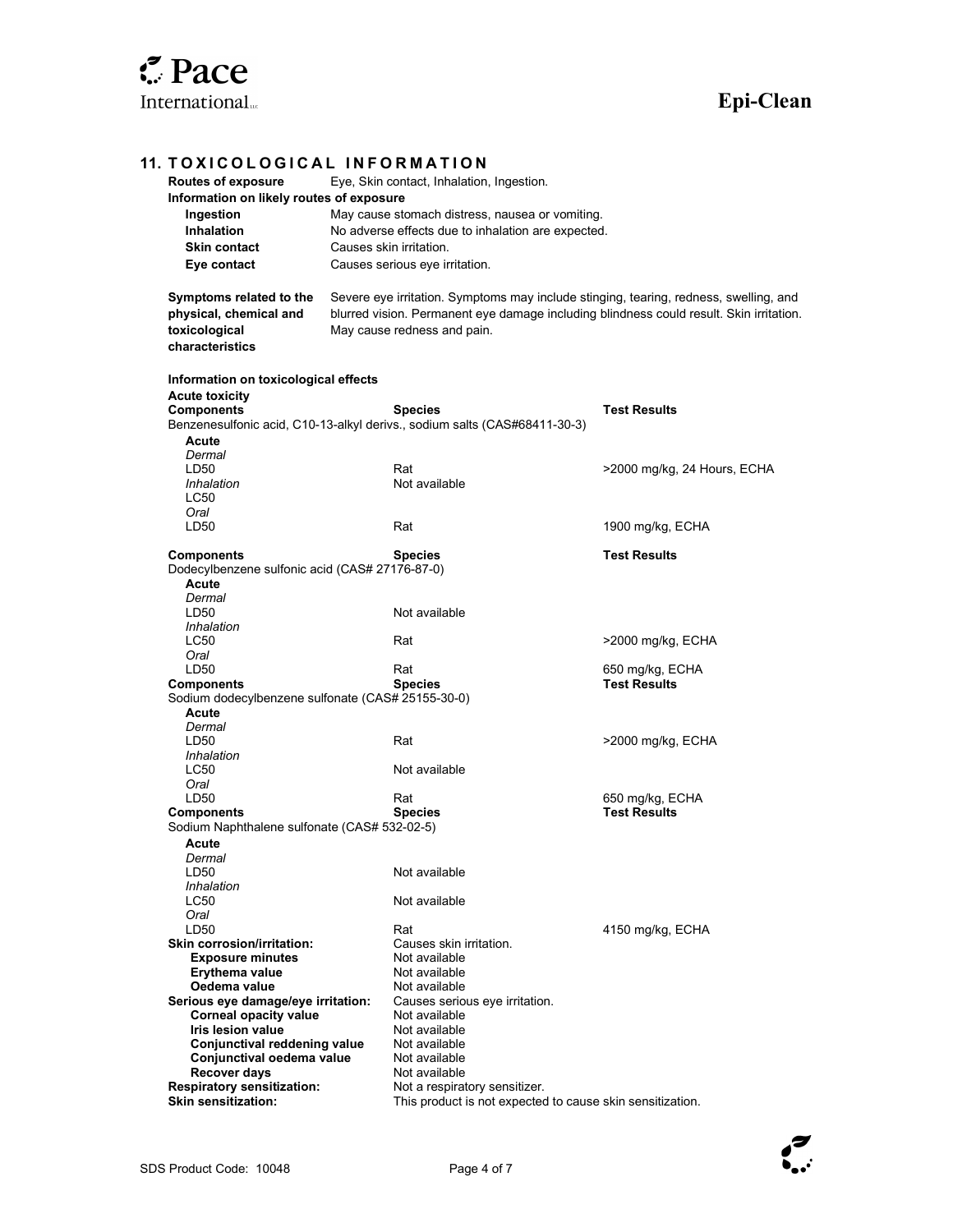

| Germ cell mutagenicity:                                                 | No data available to indicate product or any components present at<br>greater than 0.1% are mutagenic or genotoxic |
|-------------------------------------------------------------------------|--------------------------------------------------------------------------------------------------------------------|
| Carcinogenicity:                                                        | See below                                                                                                          |
| US. California Proposition 65 - CRT: Listed date/Carcinogenic substance |                                                                                                                    |
| Naphthalene (CAS# 91-20-3)                                              |                                                                                                                    |
| US. OSHA Specifically Regulated Substances (29 CFR 1910.1001-1052)      |                                                                                                                    |
| Not listed                                                              |                                                                                                                    |
| <b>Reproductive toxicity:</b>                                           | This product is not expected to cause reproductive or developmental<br>effects.                                    |
| Teratogenicity:                                                         | Non-hazardous by WHMIS/OSHA criteria.                                                                              |
| Specific target organ toxicity -<br>single exposure:                    | Not classified                                                                                                     |
| Specific target organ toxicity -<br>repeated exposure:                  | Not classified                                                                                                     |
| <b>Aspiration hazard:</b><br><b>Chronic effects:</b>                    | Material does not present an aspiration hazard.<br>Prolonged inhalation may be harmful.                            |

## 12. E COLOGICAL INFORMATION

| <b>Ecotoxicity</b>                                |                  | See below                                                                                                                                                                                     |                             |
|---------------------------------------------------|------------------|-----------------------------------------------------------------------------------------------------------------------------------------------------------------------------------------------|-----------------------------|
| Ecotoxicological data                             |                  | <b>Species</b>                                                                                                                                                                                | <b>Test Results</b>         |
| <b>Components</b>                                 |                  |                                                                                                                                                                                               |                             |
|                                                   |                  | Benzenesulfonic acid, C10-13-alkyl derivs., sodium salts (CAS#68411-30-3)                                                                                                                     |                             |
| Algae                                             | IC50             | Algae                                                                                                                                                                                         | 9 mg/L, 72 Hours            |
| Crustacea                                         | EC50             | Daphnia                                                                                                                                                                                       | 0.63 mg/L, 48 Hours         |
| Aquatic                                           |                  |                                                                                                                                                                                               |                             |
| <b>Fish</b>                                       |                  | Rainbow trout, Donaldson trout (Oncorhynchus<br>mykiss)                                                                                                                                       | $3.8 - 6.6$ mg/L, 96 hours  |
| Dodecylbenzene sulfonic acid (CAS# 27176-87-0))   |                  |                                                                                                                                                                                               |                             |
| Crustacea                                         | EC <sub>50</sub> | Daphnia                                                                                                                                                                                       | 5.88 mg/L, 48 Hours         |
| Sodium dodecylbenzene sulfonate (CAS# 25155-30-0) |                  |                                                                                                                                                                                               |                             |
| <b>Aquatic</b>                                    |                  |                                                                                                                                                                                               |                             |
| Crustacea                                         | EC <sub>50</sub> | Water flea (Ceriodaphnia dubia)                                                                                                                                                               | 3.26 - 14.51 mg/L, 48 hours |
| Fish                                              | <b>LC50</b>      | Rainbow trout, Donaldson trout (Oncorhynchus<br>mykiss)                                                                                                                                       | $3.2 - 5.6$ mg/L, 96 hours  |
| Persistence/degradability:                        |                  | No data is available on the degradability of this product.                                                                                                                                    |                             |
| <b>Bioaccumulative potential:</b>                 |                  | Not available                                                                                                                                                                                 |                             |
| Mobility in soil:                                 |                  | Not data available                                                                                                                                                                            |                             |
| Mobility in general:                              |                  | Not available.                                                                                                                                                                                |                             |
| Other adverse effects:                            |                  | No other adverse environmental effects (e.g. ozone depletion, photochemical<br>ozone creation potential, endocrine disruption, global warming potential) are<br>expected from this component. |                             |

#### 13. DISPOSAL CONSIDERATIONS

| <b>Disposal instructions:</b>            | Collect and reclaim or dispose in sealed containers at licensed waste disposal site.<br>Disposal should be made in accordance with applicable regional, national and local<br>laws and regulations.                    |
|------------------------------------------|------------------------------------------------------------------------------------------------------------------------------------------------------------------------------------------------------------------------|
| Local disposal                           | Dispose of in accordance with local regulations.                                                                                                                                                                       |
| <b>Regulations</b>                       |                                                                                                                                                                                                                        |
| Hazardous waste code                     | This product, in its original form and concentration, would not designate as a US<br>federal hazardous waste when disposed                                                                                             |
| Waste from residues /<br>unused products | Dispose of in accordance with local regulations. Empty containers or liners may<br>retain some product residues. This material and its container must be disposed of<br>in a safe manner (see: Disposal instructions). |
| Contaminated packaging                   | Since emptied containers may retain product residue, follow label warnings even<br>after container is emptied. Empty containers should be taken to an approved waste<br>handling site for recycling or disposal.       |

### **14. TRANSPORT INFORMATION**

| <b>Transport of Dangerous</b>           | Classification method: Classified according to Part 2, sections 2.1-2.8 of the      |  |  |  |  |  |
|-----------------------------------------|-------------------------------------------------------------------------------------|--|--|--|--|--|
| Goods (TDG) Proof of                    | Regulations for the transport of dangerous goods. If applicable, the technical name |  |  |  |  |  |
| <b>Classification</b>                   | and product classification will appear below.                                       |  |  |  |  |  |
| U.S. Department of Transportation (DOT) |                                                                                     |  |  |  |  |  |

Not regulated as dangerous goods.

 $\overline{a}$ 

 $\overline{a}$ 

 $\overline{\phantom{a}}$ 

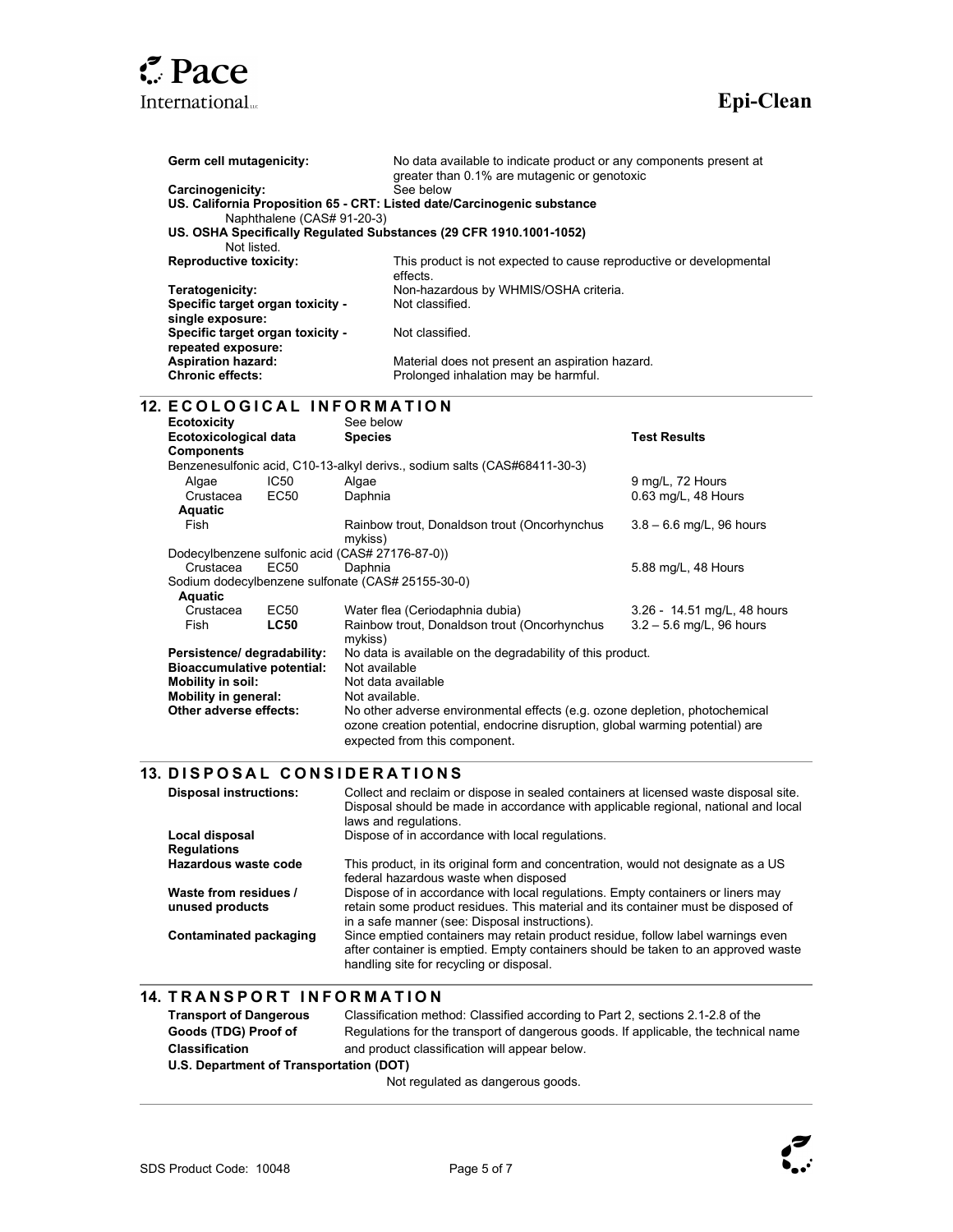|                                                                                    | 15. REGULATORY INFORMATION                                                                                         |                            |                                                                                                      |                  |                                      |  |  |
|------------------------------------------------------------------------------------|--------------------------------------------------------------------------------------------------------------------|----------------------------|------------------------------------------------------------------------------------------------------|------------------|--------------------------------------|--|--|
|                                                                                    | <b>US FEDERAL</b><br>This product is a "Hazardous Chemical" as defined by the OSHA Hazard                          |                            |                                                                                                      |                  |                                      |  |  |
|                                                                                    | <b>REGULATIONS</b><br>Communication Standard, 29 CFR 1910.1200.                                                    |                            |                                                                                                      |                  |                                      |  |  |
|                                                                                    | TSCA Section 12(b) Export Notification (40 CFR 707, Subpt. D)                                                      |                            |                                                                                                      |                  |                                      |  |  |
|                                                                                    | Not regulated.                                                                                                     |                            |                                                                                                      |                  |                                      |  |  |
|                                                                                    | CERCLA Hazardous Substance List (40 CFR 302.4)<br>Dodecylbenzene sulfonic acid (CAS# 27176-87-0))<br>Listed        |                            |                                                                                                      |                  |                                      |  |  |
|                                                                                    |                                                                                                                    |                            | Sodium dodecylbenzene sulfonate (CAS# 25155-30-0)                                                    | Listed           |                                      |  |  |
|                                                                                    |                                                                                                                    |                            |                                                                                                      |                  |                                      |  |  |
|                                                                                    | <b>SARA 304 Emergency Release Notification</b><br>Not regulated.                                                   |                            |                                                                                                      |                  |                                      |  |  |
|                                                                                    | US. OSHA Specifically Regulated Substances (29 CFR 1910.1001-1052)<br>Not listed.                                  |                            |                                                                                                      |                  |                                      |  |  |
|                                                                                    | Superfund Amendments and Reauthorization Act of 1986 (SARA)                                                        |                            |                                                                                                      |                  |                                      |  |  |
|                                                                                    | SARA 302 Extremely hazardous substance                                                                             |                            |                                                                                                      |                  | No                                   |  |  |
|                                                                                    | SARA 311/312 Hazardous chemical                                                                                    |                            |                                                                                                      | Yes              |                                      |  |  |
|                                                                                    |                                                                                                                    | <b>Classified Hazard</b>   |                                                                                                      |                  | Skin corrosion or irritation         |  |  |
|                                                                                    |                                                                                                                    | <b>Categories</b>          |                                                                                                      |                  | Serious eye damage or eye irritation |  |  |
|                                                                                    | SARA 313 (TRI reporting)                                                                                           |                            |                                                                                                      | Not regulated.   |                                      |  |  |
|                                                                                    |                                                                                                                    |                            |                                                                                                      |                  |                                      |  |  |
|                                                                                    | <b>OTHER FEDERAL REGULATIONS</b><br>Clean Air Act (CAA) Section 112 Hazardous Air Pollutants (HAPs) List           |                            |                                                                                                      |                  |                                      |  |  |
|                                                                                    |                                                                                                                    | Not regulated.             |                                                                                                      |                  |                                      |  |  |
|                                                                                    |                                                                                                                    |                            | Clean Air Act (CAA) Section 112(r) Accidental Release Prevention (40 CFR 68.130)                     |                  |                                      |  |  |
|                                                                                    |                                                                                                                    | Not regulated.             |                                                                                                      |                  |                                      |  |  |
|                                                                                    | <b>US STATE REGULATIONS</b>                                                                                        |                            |                                                                                                      |                  |                                      |  |  |
|                                                                                    |                                                                                                                    |                            | US - California Hazardous Substances (Director's): Listed substance                                  |                  |                                      |  |  |
|                                                                                    |                                                                                                                    |                            | Dodecylbenzene sulfonic acid (CAS# 27176-87-0))                                                      | Listed           |                                      |  |  |
|                                                                                    |                                                                                                                    |                            | Sodium dodecylbenzene sulfonate (CAS# 25155-30-0)                                                    |                  |                                      |  |  |
|                                                                                    | US - Illinois Chemical Safety Act: Listed substance                                                                |                            |                                                                                                      |                  |                                      |  |  |
|                                                                                    | Dodecylbenzene sulfonic acid (CAS# 27176-87-0))                                                                    |                            |                                                                                                      |                  |                                      |  |  |
|                                                                                    |                                                                                                                    |                            | Sodium dodecylbenzene sulfonate (CAS# 25155-30-0)                                                    |                  |                                      |  |  |
|                                                                                    | US - Louisiana Spill Reporting: Listed substance                                                                   |                            |                                                                                                      |                  |                                      |  |  |
|                                                                                    |                                                                                                                    |                            | Dodecylbenzene sulfonic acid (CAS# 27176-87-0))<br>Sodium dodecylbenzene sulfonate (CAS# 25155-30-0) | Listed<br>Listed |                                      |  |  |
|                                                                                    |                                                                                                                    |                            |                                                                                                      |                  |                                      |  |  |
|                                                                                    | US - Texas Effects Screening Levels: Listed substance<br>Dodecylbenzene sulfonic acid (CAS# 27176-87-0))<br>Listed |                            |                                                                                                      |                  |                                      |  |  |
|                                                                                    |                                                                                                                    |                            | Sodium dodecylbenzene sulfonate (CAS# 25155-30-0)                                                    | Listed           |                                      |  |  |
|                                                                                    |                                                                                                                    |                            | Sodium Naphthalene sulfonate (CAS# 532-02-5)                                                         | Listed           |                                      |  |  |
|                                                                                    | US. Massachusetts RTK - Substance List                                                                             |                            |                                                                                                      |                  |                                      |  |  |
|                                                                                    |                                                                                                                    |                            | Dodecylbenzene sulfonic acid (CAS# 27176-87-0))                                                      |                  |                                      |  |  |
|                                                                                    |                                                                                                                    |                            | Sodium dodecylbenzene sulfonate (CAS# 25155-30-0)                                                    |                  |                                      |  |  |
|                                                                                    |                                                                                                                    |                            | US. New Jersey Worker and Community Right-to-Know Act                                                |                  |                                      |  |  |
|                                                                                    |                                                                                                                    |                            | Dodecylbenzene sulfonic acid (CAS# 27176-87-0))                                                      |                  |                                      |  |  |
|                                                                                    | Sodium dodecylbenzene sulfonate (CAS# 25155-30-0)<br>US. Pennsylvania Worker and Community Right-to-Know Law       |                            |                                                                                                      |                  |                                      |  |  |
|                                                                                    |                                                                                                                    |                            | Dodecylbenzene sulfonic acid (CAS# 27176-87-0))                                                      |                  |                                      |  |  |
|                                                                                    |                                                                                                                    |                            |                                                                                                      |                  |                                      |  |  |
| Sodium dodecylbenzene sulfonate (CAS# 25155-30-0)<br>US. California Proposition 65 |                                                                                                                    |                            |                                                                                                      |                  |                                      |  |  |
|                                                                                    |                                                                                                                    |                            | WARNING: This product can expose you to chemicals including naphthalene, which is known to the       |                  |                                      |  |  |
|                                                                                    |                                                                                                                    |                            | State of California to cause cancer. For more information go to www.P65Warnings.ca.gov               |                  |                                      |  |  |
|                                                                                    |                                                                                                                    | Naphthalene (CAS# 91-20-3) |                                                                                                      |                  | Listed: April 19, 2002               |  |  |
| <b>Inventory status</b>                                                            |                                                                                                                    |                            |                                                                                                      |                  |                                      |  |  |
|                                                                                    | Country(s) or region                                                                                               |                            | Inventory name                                                                                       |                  | On inventory (yes/no)*               |  |  |
|                                                                                    | Canada                                                                                                             |                            | Domestic Substances List (DSL)                                                                       |                  | Yes                                  |  |  |
|                                                                                    | Canada                                                                                                             |                            | Non-Domestic Substances List (NDSL)                                                                  |                  | No                                   |  |  |
|                                                                                    | United States & Puerto Rico                                                                                        |                            | Toxic Substances Control Act (TSCA)                                                                  |                  | Yes                                  |  |  |
|                                                                                    |                                                                                                                    |                            | Inventory                                                                                            |                  |                                      |  |  |

\*A "Yes" indicates that all components of this product comply with the inventory requirements administered by the governing country(s)

l